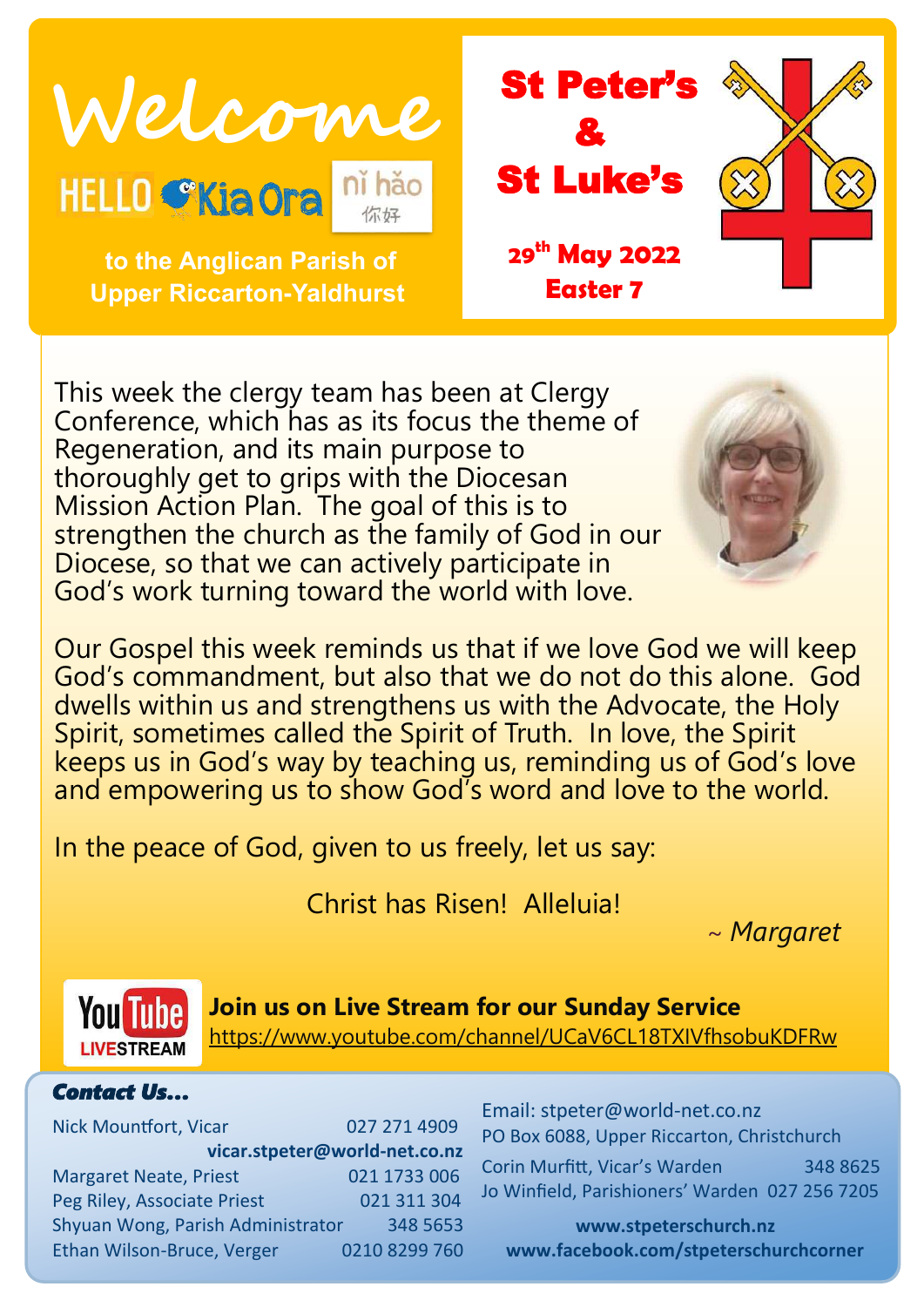# **News in the Parish**

### **Growing Faith**

The Growing Faith group will resume in June. Because of winter darkness we will meet at 4 pm on June 12. This series of Sunday studies will be on Reading the Bible, covering what it is, and why to read it, how to read it and some Bible Studies.

Open to all, the group is aimed at those who are relatively new to our Anglican faith and those who feel they are a little stuck in their faith. However, those with a strong faith who would like a fresh look at things or who would like to act as mentors are very welcome.

Please email Margaret if you have questions at:

curate.stpeter@worldnet.co.nz ~ *Margaret*

### **Name tags**

The new name tag board is now in the porch: with thanks to Bruce Williams. There is a clipboard on the table in the church porch to fill in if you are new to the parish, or if you can't see yours there.

#### **Thanksgiving service at both St Luke's and St Peter's**

We are having a service of gratitude to thank those that are helping us through COVID season, June 19th, 8 and 9:30am. This is an opportunity to invite someone who has helped you. I'll be inviting my doctor. The list of people is huge. Supermarket workers, neighbours, rubbish collectors, medical professionals, teachers, etc. ~ *Nick*

### **Gateway Deadline**

We are looking forward to your contributions, and remind you the last date for submissions for the Winter 2022 Gateway is Monday 20<sup>th</sup> June. ~*Graeme and Heather*

## **Garage Sale 18 June 2022**

There are forms on the desk at the rear of church for you to offer any kind of help you can be for the garage sale (9am-12noon).

Thursday morning at 9am we need help in particular from men to get out the trestles and tables and put them up please.

 $Q_{\eta_{\rm h}}$ the Thursday and Friday (16<sup>th</sup> &  $17<sup>th</sup>$ ) we need help to set up and then to price the goods.

Then on Saturday 18th we do need helpers to assist with manning stalls and selling. A plate for morning tea would be appreciated. happen rain or shine.

Please put your name on the lists if you can help.

Goods for sale, in good condition, are accepted up to 11 June. Thankyou. Jo Winfield 0272567205.

~ *Jo*

## **Parish Office Administrator**

We thank you in advance for your<br>patience. The relieving Parish patience. Administrator will be working for six weeks while Shyuan is on leave. The office will be open from 9 - 12 each day. If you need anything outside thóse hóurs, please leave a message on the office answerphone or email: stpeter@world-net.co.nz Many thanks. *~ Jo*

## **Monday 6 June,**

**Town Hall Auditorium, 2pm** "Happy Anniversaries" organ celebrating the Queen's Platinum Jubilee, and the 25th anniversary year of the Rieger organ's installation and Martin's appointment as organ curator.

Admission will be FREE, but tickets must be booked in advance by registering online. Visit: nzorgan.com. *Koha requested*

## **Anglican Life**

The latest edition of this publication features photographs of our St Peter's Anglican Preschool children & families. Copies available in Church foyer.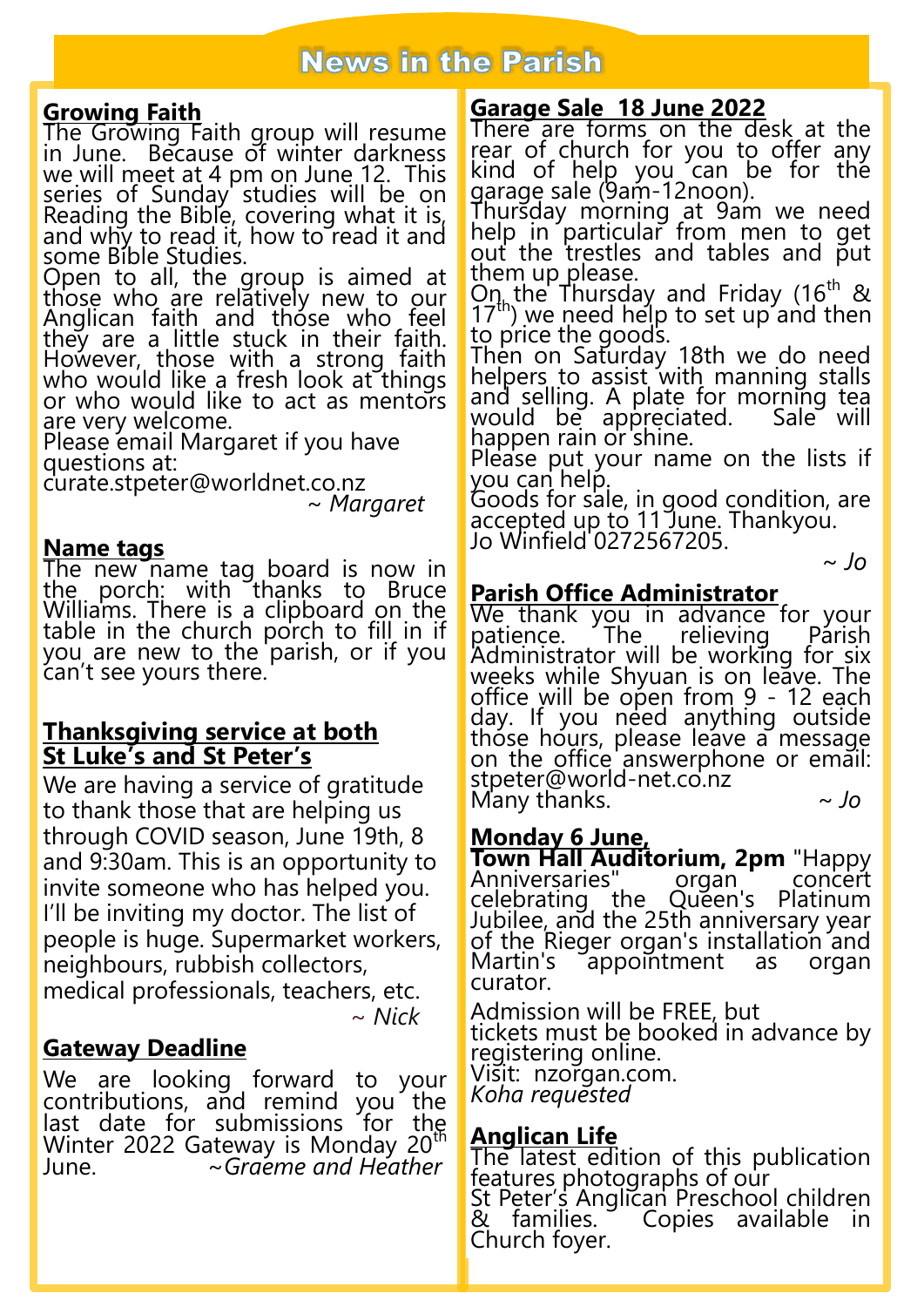



Proudly helping bring children back Church Corner



## **This Week's Diary**

Monday 30 May

**Morning Prayer**—9am, Chapel **Walking Group**—1:30pm,

Riccarton Domain

Tuesday 31 May **Morning Prayer**—9am, Chapel **Exercise Class** —9:30am, Parish Hall

Wednesday 1 June

**Morning Prayer** — 9am, Chapel **Wed Service** — 10am, Church

Thursday 2 June **Morning Prayer** — 9am, Chapel **Coffee & Chat** — 10.00am, Parish Hall **Choir** — 7:30pm, Church

Friday 3 June **Morning Prayer** — 9am, Chapel **A-Team**— 9am, by the hall 9-11am, Garage Sale Shed open **Family Orchestra** — 6pm, Bowden Hall

Monday 6 June **Queen's Birthday Holiday** - Office closed



**ONLINE GIVING** 

**Bank: Bank of New Zealand** Branch: Upper Riccarton, Christchurch Account Details: 02-0874-0021566-00

We had a fabulous Pink Shirt day at preschool last Friday with nearly all our children and staff dressing in pink for the day. The<br>children have been learning children about ways to be a friend such as being kind, gentle, waiting for turns with toys and/or equipment.

Alongside this teaching, we are also teaching our children about the fruits of the Holy Spirit (Love; Joy; Peace; Patience; Kindness; Goodness; Gentleness; Faithfulness and Self- control (Galatians 5:22) as ways to treat each other and be a wonderful friend. These fruits of the Holy Spirit are our behaviour code at preschool so our children frequently hear them talked about.

 ~ *Liz Orr stpeterspreschool@mcctrust.nz*

#### **Relief Teacher for Preschool**

Are you a New Zealand registered teacher with either Primary or Early Childhood qualifications and would like some casual work as part of a wonderful Christian team? St Peter's Anglican Preschool has a position available for a qualified on-call relief teacher to work with children in all areas of the preschool.

Do you enjoy working with children and wondered what it would be like to work with children age 1-5 all day in a wonderful Christian team envirónment? St Peter's Anglican Preschool has an on-call relief teacher position available for a non-qualified teacher.

# **Van driver for the Preschool**

Do you enjoy driving around the city, enjoy being with children and have a full clean licence and clean police slate?

If this sounds like you, and you are available every weekday afternoon from 1.45-6.15pm, we have a job. Please contact teacher Liz at St Peter's Anglican Preschool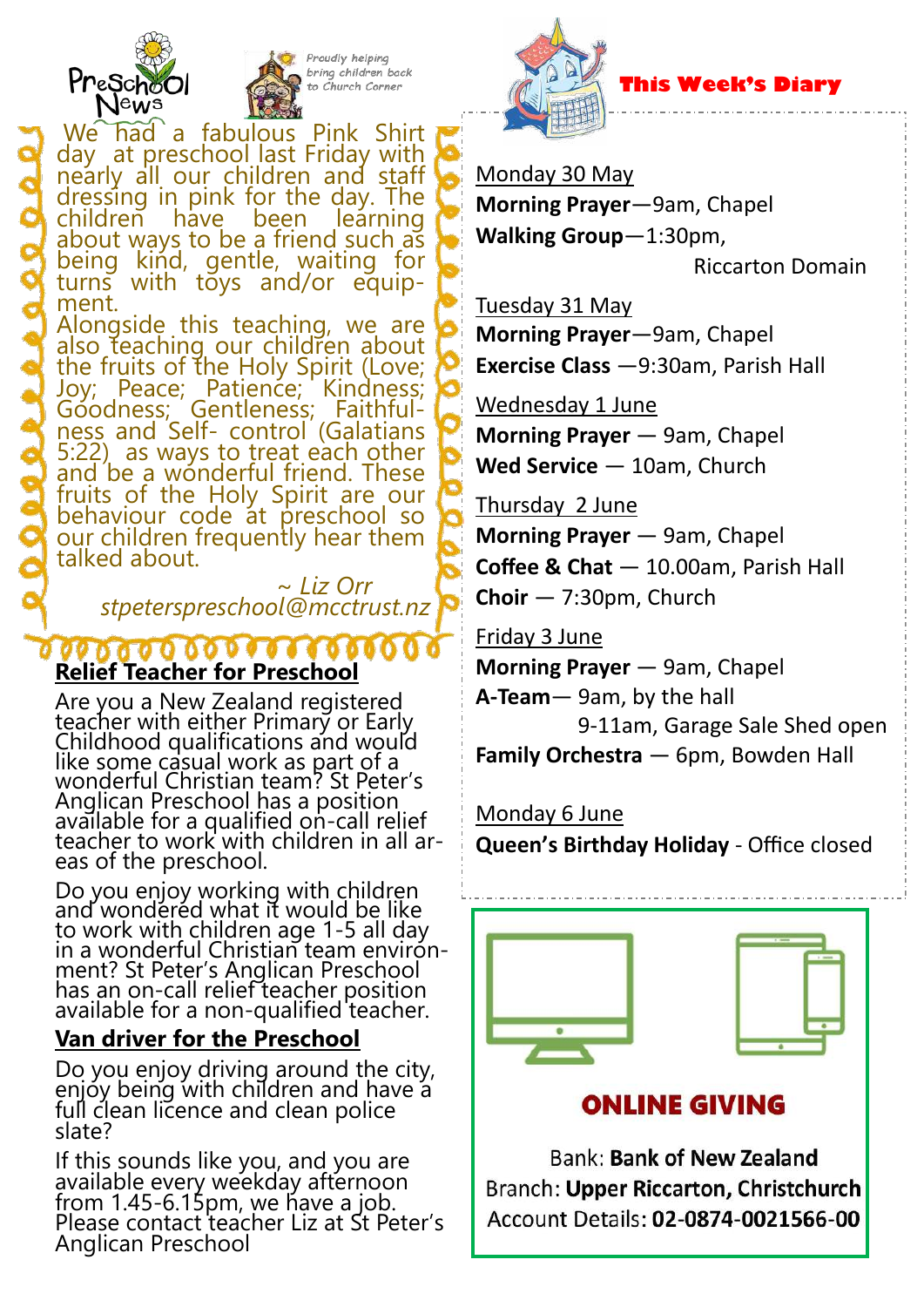**St Peter's Church** 8am—Holy Communion 9:30am—Holy Communion

**Readings**: Acts 16. 16-34 Psalm 97 Revelation 22.12-14,16-17, 20 John 14.23-29

### **Sentence**

But the Advocate, the Holy Spirit, whom the Father will send in my name, will teach you everything and remind you of all that I have said to you. (John 14.26)

## **Collect**

Let us pray to be alive with the Spirit:

Spirit of truth, hidden force of all creation, you long to set us free: confront us with your tenderness and fire us with your justice that at your coming we too may set the world alight; this we ask through Jesus Christ. Amen.

### **Versicle and Response for Intercessions**

Ascended Christ **grant our prayer.**

## **Next week's readings**:

 Acts 2.1-21 or Genesis 11.1-9 Psalm 104.24-34, 35b Romans 8.14—17 or Acts 2.1-21 John 14.8-17 (25-27)

![](_page_3_Picture_13.jpeg)

**For our mission partners…**

### Petersgate:

**Loving God, we give thanks for the churches in our area that support Petersgate: Christchurch West Catholic parish; St Christopher's; St Ninian's; Christchurch West Methodist parish; St Barnabas and St Peter's.**

### Preschool:

- **For God's healing hand for those children and adults who are sick**
- **For God to continue to bless us with new children at the rate of 2 new enrolments each week.**
- **Thankfulness for the blessing of new children**

### Youth in our Parish:

- **For the Intermediate group that we are planning to start, we need the Lord's wisdom and direction.**
- **Increasing interest and joy in our children as they learn more about Jesus.**

 For those in need of prayer, **especially Barbara F, Jim C, Andrew M, Audrey P, Beverley P, Elizabeth C, Alison R, Irene Ch, Helen E, Graeme S, Malcolm G, Ken B, Ian B, Carole B, Ethan, Neville, Daniel, Marie T, Storm B, Anne S, John S, Helen, Marie T, Marcia H, Lesley J, Sheldine, Fiona G,**  Liz I, Maureen D, Irvine K, Shyuan and **any others on our hearts and minds.** 

 **Church Army** 

**National Director: Captain Monika Clark, Captain Louise Weller (Bernard)** 

**Chaplains to the Forces:** 

**Navy HMNZS Pegasus: The Rev'd Rob Thomson** 

**Synod Members**